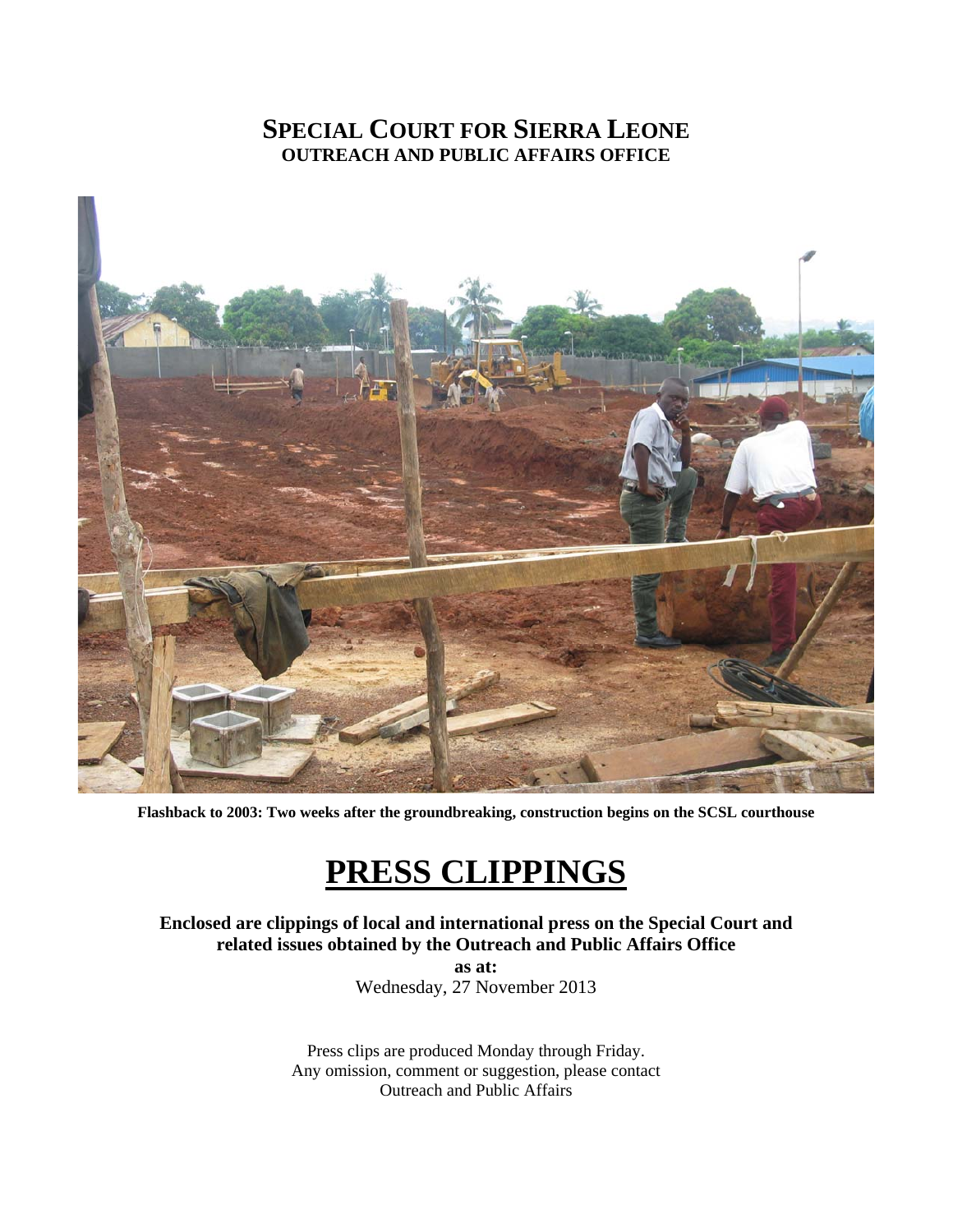| <b>Local News</b>                                                         |        |
|---------------------------------------------------------------------------|--------|
| Swearing-In of RSCSL Judges and Handover / Independent Observer           | Page 3 |
| <b>International News</b>                                                 |        |
| Special Court Hands Over Complex to Gov't. - Swears in / The New Republic | Page 4 |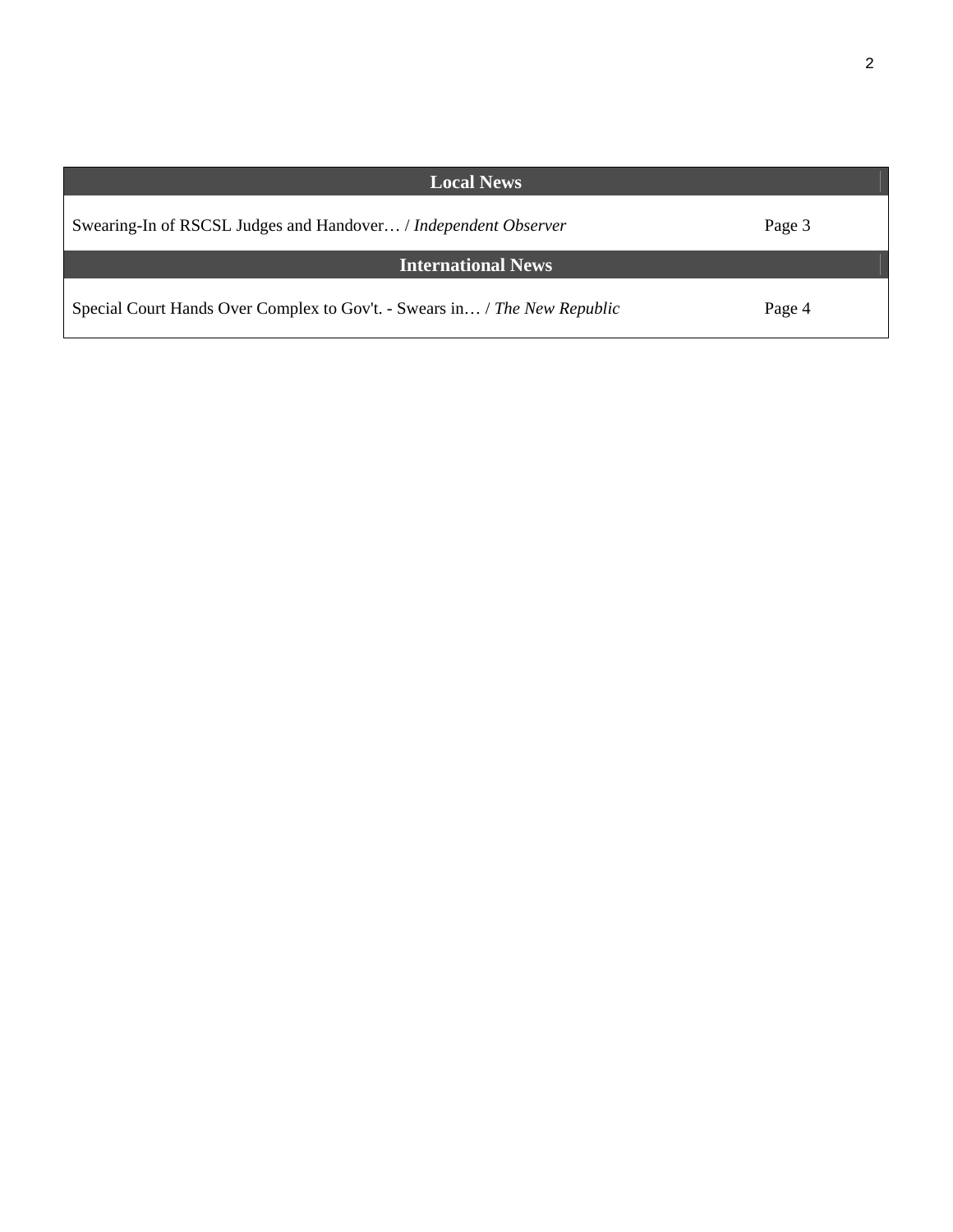## **Swearing-in of RSCSL Judges and Handover** of the Special Court Complex to GOSL

The swearing-in of 16 Judges of the Residual Court for Sierra Leone and the hand-over of the Special Court complex to Government, is to take place at the SCSL courthouse on 2 December 2013 beginning at 9:00 a.m. prompt. There will be photo opportunities. The Judges, ten of whom are appointed by the Secretary-General of the United Nations and six by the Government of Sierra Leone, will comprise the RSCSL's Roster of Judges. They will exercise judicial functions in an ad hoc capacity on matters arising from the ongoing legal obligations of the Special Court for Sierra Leone. These could include the review of applications by convicts for early release or judicial review of their convictions. They may also be called to preside over any contempt of court proceedings.

The 16 judges are: (Appointed by the Government of Sierra Leone) Justice George Gelaga King, Justice John Bankole Thompson, Justice Jon Kamanda, Justice Vivian Margarette Solomon, Justice Abdulai Hamid Charm and Justice Eku Roberts, all of Sicrra Leone. (Appointed by the Secretary-General of the United Nations) Justice Richard Brunt Lussick (Samoa), Justice Pierre G. Boutet (Canada), Justice Renate Winter (Austria), Justice Teresa Anne Doherty (Northern Ireland), Justice Shireen Avis Fisher (USA), Justice Philip Nyamu Waki (Kenya), Justice Elizabeth Ibanda Nahamya (Uganda), Justice Oagile B. K. Dingake (Botswana), Justice Andrew John Hatton (UK) and Justice Isaack Lenaola (Kenya).

Immediately after the ceremony, Registrar Binta

Mansaray will officially hand over the Courthouse and the Special Court complex to Attorney-General Franklyn Bai Kargbo, on behalf of the Government of Sierra Leone. A "soft opening" of the Sierra Leone Peace Museum will follow.

The Government of Sierra Leone will host an official closing ceremony later in the day at State House. #END

The Special Court is an independent tribunal established jointly by the United Nations and the Government of Sierra Leone. It is mandated to bring to justice those who bear the greatest responsibility for atrocities committed in Sierra Leone after 30 November 1996.